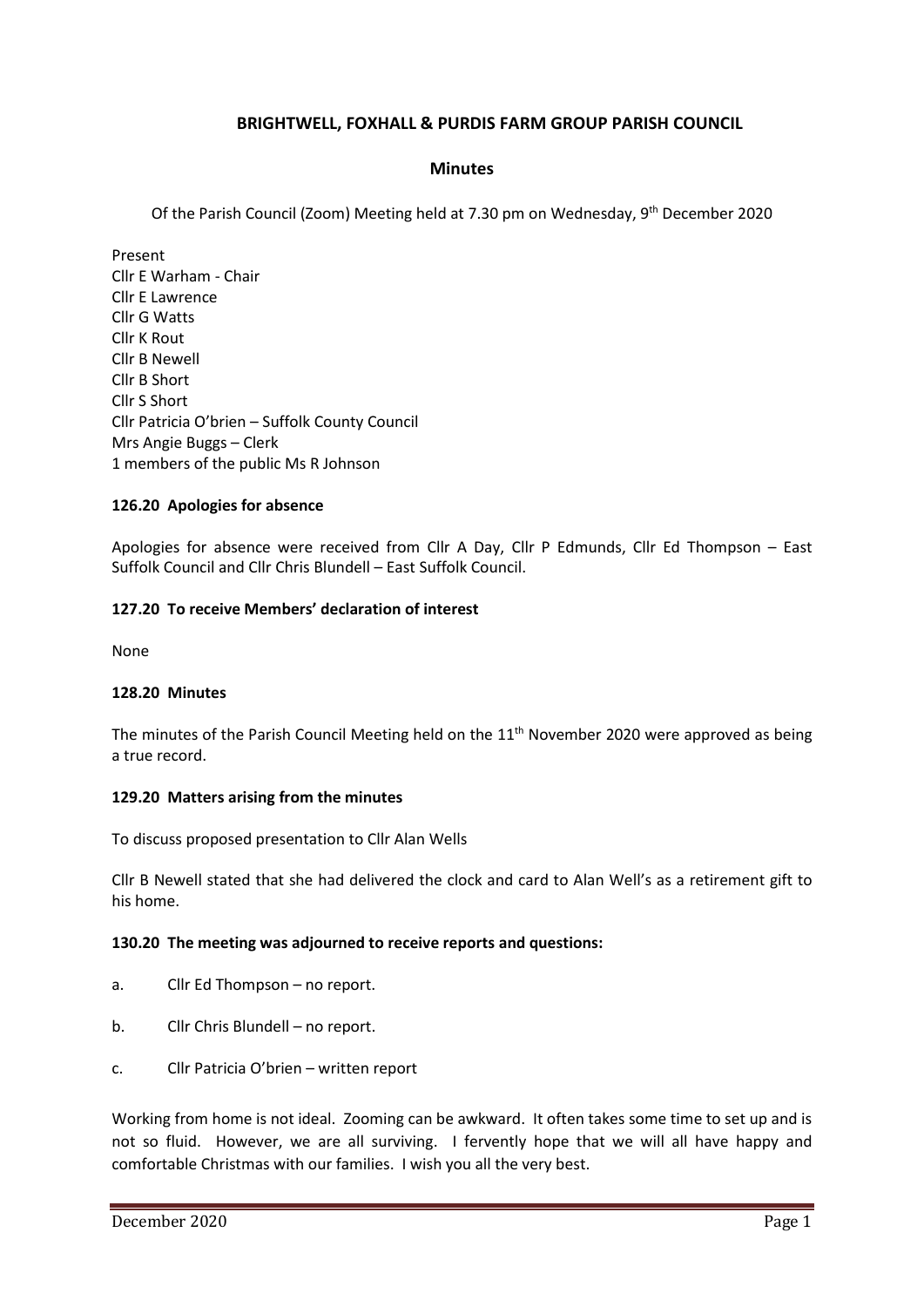Below is information of the activities taken by SCC.

Suffolk's current COVID infection rates, local hotspots and pressure on hospitals are among the reasons why the county will enter tier two local restrictions on Wednesday 2 December.

Following the decision by central Government, public sector organisations in Suffolk have set out their goal to get the county out of local restrictions as quickly as possible. They have also moved to help residents, business owners and employees to understand the restrictions that will apply across the county, and the reasons for them.

At the beginning of September, there were just five cases of Covid per 100,000 people, now parts of Suffolk, especially in Ipswich and Hadleigh, are seeing much higher numbers of positive COVID cases than anticipated. This all puts pressure on Suffolk's hospitals, which need to protect Suffolk's vulnerable residents whilst still treating non-COVID patients. There were 116 COVID patients in Suffolk hospital beds as at 23 November.

We all understand the restrictions that have been put in place

Suffolk's special educational needs and disability service (SEND) has won a prestigious national award at this year's Nasen awards.

Nasen is a charity that supports and champions those working with, and for, children and young people with special educational needs and disabilities (SEND) and learning differences. Each year, Nasen hosts an annual awards campaign, which looks to celebrate the achievements of individuals and organisations within the SEND sector.

Suffolk's SEND service won the David Ryan Publication Award, which recognises an innovative publication (including e-publications) that have had a positive impact on children and young people with SEND.

Suffolk won the award for the Suffolk SEND 16+ Transitions Guide. The guide, which was initially created in 2019, was developed to support young people aged 14-19 years to plan a successful journey towards adulthood.

The guide is being distributed to all Suffolk colleges and high schools, including special schools and PRUs, and is being used by SEND and Inclusion services in their work with young people. [The guide](https://infolink.suffolk.gov.uk/kb5/suffolk/infolink/advice.page?id=elDW9oe0rLk)  [can be found on the Local Offer website](https://infolink.suffolk.gov.uk/kb5/suffolk/infolink/advice.page?id=elDW9oe0rLk)

As the end of the UK's transition period for exiting the EU draws closer, Suffolk's Public Sector Leaders (SPSL) pay close attention to progress.

Throughout the transition period, which began when the UK left the EU on 31 January 2020, SPSL have maintained a keen focus on local issues through the work of the county's Brexit Task Group.

On 20 November, SPSL agreed to invest £490,000 over the next three years to support the continued strategic growth of Suffolk's economy and business community, and to support future local and regional business interests.

The money will be used by Suffolk Chamber of Commerce to strengthen Suffolk's trade offer as Trade Advisors.

Suffolk County Council has successfully delivered the largest digital care project in its history - from procurement to delivery in just 16 weeks.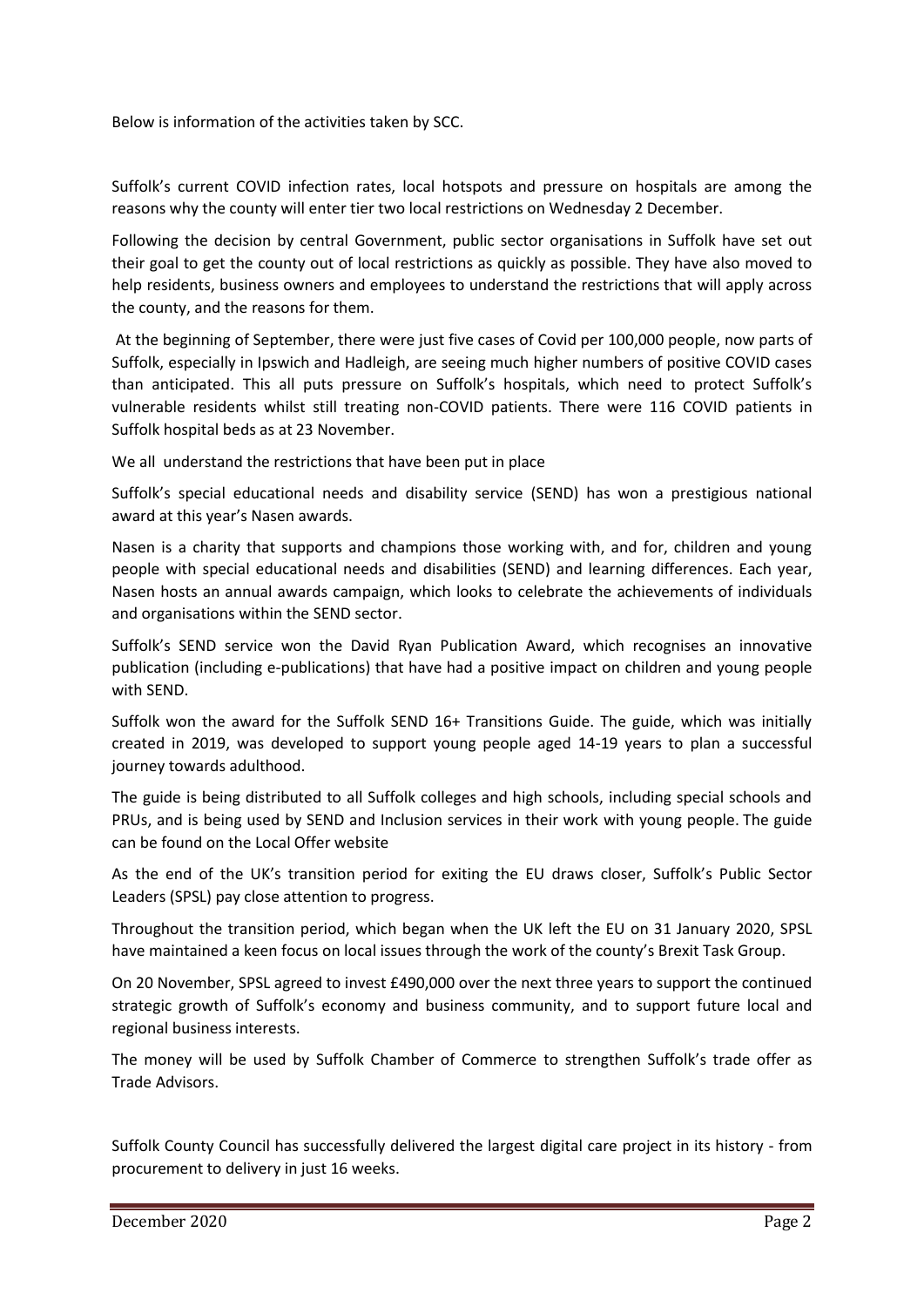Working alongside care technology specialists, Alcove and Rethink Partners, the council delivered over 750 Carephone devices to elderly and vulnerable people, both in and outside of formal care settings, to help them stay in touch during the coronavirus pandemic. The Carephone is a simple communication device.

On 12 November, Princes Street Fire Station in Ipswich completed its temporary relocation to the Army Reserve Centre on Yarmouth Road.

The move is due to the refurbishments and improvements being made at Princes St, which will see Suffolk Fire and Rescue Service and Suffolk Constabulary share a new blue light hub in about a year's time.

The Home, But Not Alone free phoneline, which supports vulnerable people in our communities, went live again on 3 November.

The service was paused in August because of low demand and the lifting of Covid-19 restrictions. However, after the announcement of the second national lockdown, the service is up and running again.

The telephone number is freephone 0800 876 6926 and is staffed from 9am to 5pm Monday to Friday.

c. No members of the public present expressed the wish to speak.

## **To reconvene the meeting**

## **131.20 To discuss the estimate of cost for repairs to the VAS Sign**

Cllr Eddie Lawrence reported that David Penn had taken the VAS sign to the manufacturers who have now quoted for the repair of the equipment. The quotation is £720.00 plus VAT for repair, £29.50 plus VAT labour and delivery charge of £27.50 plus VAT. The total cost is £777.00 plus VAT. The Clerk reported that the Parish Council would also have to purchase a fixing kit to fix the camera on to any new poles which is £5.00 plus VAT and two kits are required making a total of £10.00 plus VAT. Cllr Eddie Lawrence asked whether the Parish Council wished to pay for repairs or to scrap the sign. Cllr Bernard Short stated that he felt that the VAS sign appeared to reduce the speed of the traffic in Foxhall. Cllr Brenda Newell proposed that the Parish Council instruct the manufacturers to go ahead with the repair of the sign, seconded Cllr Bernard Short – all in favour. **Action: Clerk / Cllr Eddie Lawrence**

## **132.20 Planning**

DC/20/3593/FUL Brightwell Wood Land Adjacent Lower House Brightwell Street Brightwell – The creation of a nature pond for indigenous species to inhabit.

Application has now been permitted.

DC/20/3867/FUL 53 Bucklesham Road Purdis Farm – Increase in boundary fence height to 2.3m to restore privacy following construction of conservatory on raised ground by neighbour.

Application has now been permitted. Planning Officer had no concerns as it met all the requirements regarding privacy etc.

DC/20/3262/FUL Bucklesham Care Home Purdis Farm – 5 bed extension with additional day space with extra parking spaces.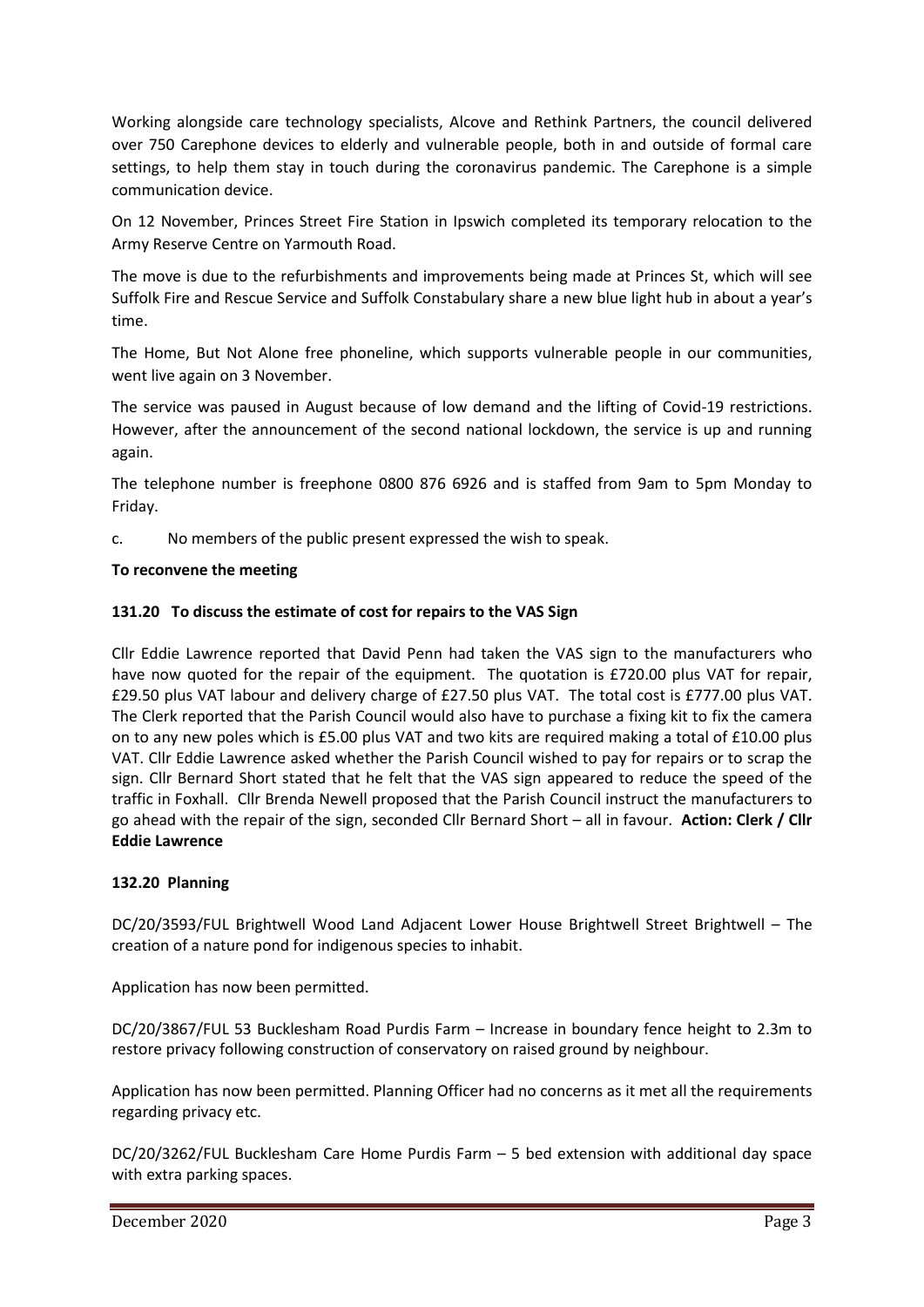This application is still under consideration by ESC.

DC/20/4038/FUL – The Bungalow Adjacent High Trees Foxhall Annex Foxhall - Annex with occasionally holiday let usage.

This application has been refused several reasons.

DC/20/4597/FUL 148 Bucklesham Road Purdis Farm – Proposed two storey and single storey extensions and alterations. Repositioning of cartlodge and new vehicle access.

The Parish Council has no objection and we have not received any objection from the neighbour of this property.

DC/20/4844/FUL Woodhouse Woodhouse Lane Foxhall – Retrospective Application – Conversion of Existing Stable Block to Form 1 Holiday Let.

Cllr Brenda Newell pointed out that if High Trees has been rejected on the grounds of a holiday let then the Parish Council should object to this application. Councillors discussed the application, and it was agreed that Cllr Graeme Watts as Chairman of the Planning Committee should look at the policies concerning this application and submit comments on behalf of the Parish Council. **Action: Cllr Graeme Watts**

### Suffolk County Council Boundary Changes

Cllr Graeme Watts said that he believed the deadline was the  $13<sup>th</sup>$  December 2020 but when he investigated recently unfortunately it was the 23<sup>rd</sup> November 2020 so the Parish Council have missed the deadline, but he believed the Parish Council could still submit our comments. Cllr Graeme Watts said that Cllr Brenda Newell had put together a response to SCC. Councillors were concerned that the parishes would be split if the new changes were put in place. It was agreed that Cllr Graeme Watts would submit comments on behalf of the Parish Council. **Action: Cllr Graeme Watts / Clerk**

#### **133.20 Sizewell C Submission**

Cllr Brenda Newell said that the Parish Council should object on the grounds of the number of lorries on the road. She said that during the building time of 8-10 years the area will still have Brightwell Lakes being built. Cllr Graeme Watts stated that they should object to the latest changes on the grounds of traffic on the roads and the congestion at Seven Hills. The Clerk stated that the submission is due on the 18th December 2020. **Action: Cllr Graeme Watts**

### **134.20 To discuss the proposal from Cllr E Lawrence to change the agenda item "to receive questions from members of the public"**

Councillors agreed to defer this item until the January 2021 meeting.

#### **135.20 To discuss the Straight Road Improvements**

The Clerk reported that she had contacted Suffolk County Council Highways regarding when the survey would be commenced however David Chenery was unable to give a date. It was agreed that the Clerk should continue to contact David Chenery. **Action: Clerk**

## **136.21 To discuss the Group Parish Council providing a Community Hall in Purdis Farm**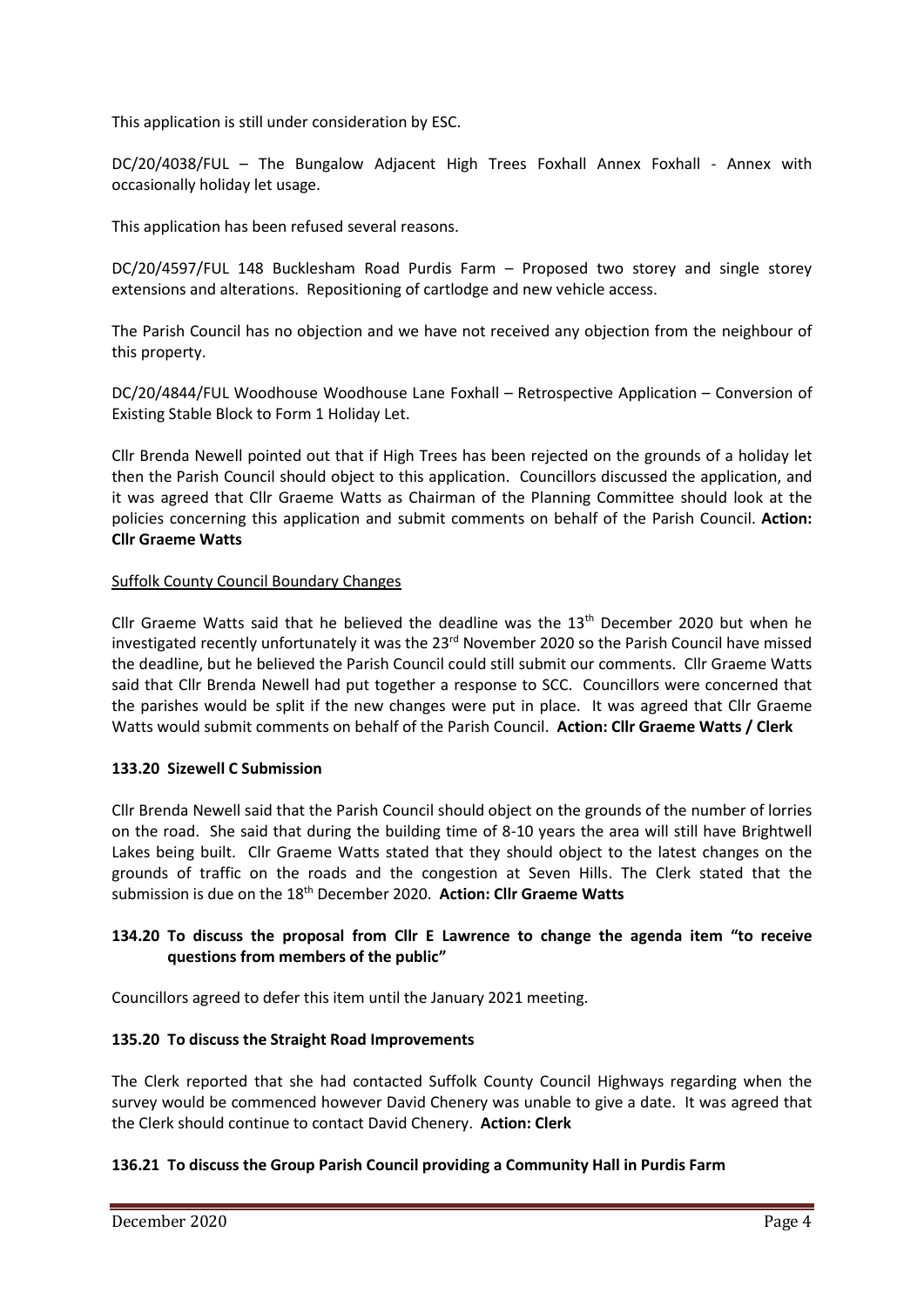Cllr Liz Warham and Cllr Eddie Lawrence reported that they had visited the areas in Purdis Farm highlighted by Cllr Chris Blundell for a Community Centre. Cllr Eddie Lawrence stated that they had identified a site adjacent to the Sainsbury's Petrol Station in Murrells Road which appeared to be a suitable location both in terms of location and proximity to residential properties. The site is 4.7 hectares. Cllr Liz Warham said that the Parish Council needed advice on whether this is a suitable site on which to build a Community Hall. It was agreed that the Clerk should speak to Cllr Chris Blundell and Andy Jolliffe regarding the suitability of the site. Please refer to map attached. **Action: Clerk**

### **137.20 Update on the Community Partnership – Talking Benches Proposal**

The Clerk reported that she had spoken to Andy Jolliffe Community Officer who has agreed to fund a 'Talking Bench' out of the money available for the sport and play funding that is available to the parish and this will be included in the design brief and ensure that it is part of the final version. **Action: Clerk**

#### **138.20 To consider financing extra grass cutting spraying etc in all three parishes**

Cllr Eddie Lawrence said he had arranged a meeting with Paul Tynan Norse on the  $8<sup>th</sup>$  December 2020 but unfortunately Paul could not make the meeting and it has now been arranged for next week. **Action: Cllr Eddie Lawrence**

#### **139.20 To consider updating the Group Parish Council Grants Policy**

Councillors agreed to defer this item until the January 2021 meeting.

#### **140.20 Finance**

| Income                                      |         |
|---------------------------------------------|---------|
| None                                        |         |
| <b>Expenditure</b>                          |         |
| A J Buggs Salary and Expenses November 2020 | £257.55 |
| Expenses David Penn re VAS Sign             | £61.20  |

Cllr E Warham proposed, seconded Cllr B Newell that the above expenditure is approved – all in favour. **Action: Clerk**

#### **Budget 2021/2022**

The Clerk went through the budget figures which had previously been circulated. The following amendments were agreed.

| <b>Newsletter</b>                            | £500.00   |
|----------------------------------------------|-----------|
| <b>SALC Training Courses</b>                 | £300.00   |
| <b>Graffitti Cleansing Service/Materials</b> | £0.00     |
| Zoom Subscription                            | £47.50    |
| Repairs and General Maintenance of Property  | £1,500.00 |